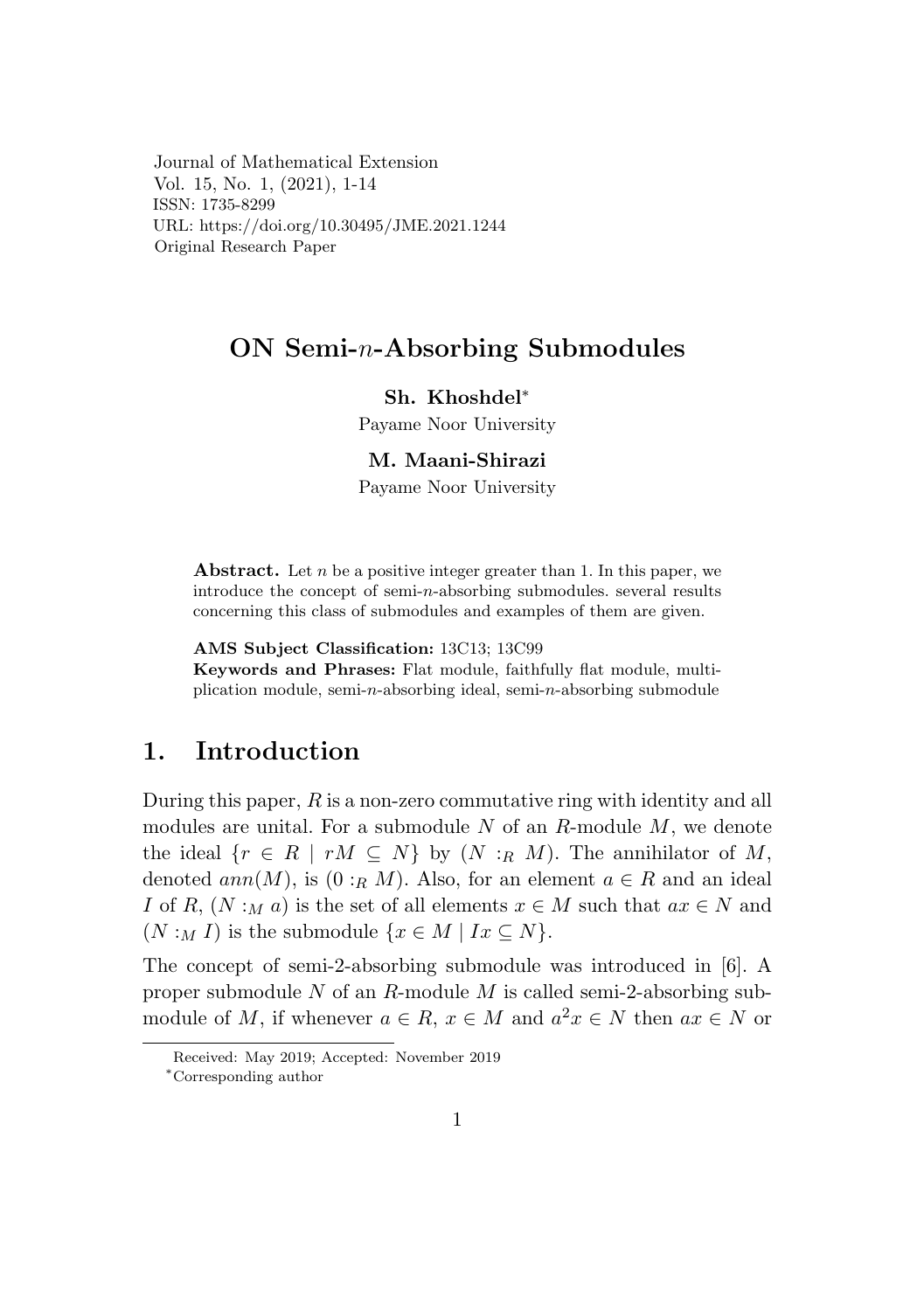$a^2 \in (N : R M)$ . We extend this concept to semi-*n*-absorbing submodule, where *n* is a positive integer greater than 1. A proper submodule *N* of an *R*-module *M* is called a semi-*n*-absorbing submodule of *M* if whenever  $a \in R$ ,  $x \in M$  and  $a^n x \in N$  then  $ax \in N$  or  $a^n \in (N : R M)$ . As a new class of submodules, we would like to compare it with the class of prime submodules. The main purpose of this paper is to get new results about semi-*n*-absorbing submodules. Some examples are given as well.

The organization of this paper is as follows. In section 2, we introduce the notion of semi-*n*-absorbing submodules and investigate some results of them. It is proved that a proper submodule *N* in an *R*-module *M* is semi*n*-absorbing if and only if for every  $a \in R$  we have  $(N :_M a^n) = (N :_M a)$ or  $(N : M a^n) = M$ . Also, we show that in a multiplication *R*-module *M*, a submodule *N* is semi-*n*-absorbing in *M* if and only if  $(N : R M)$ is so in *R*. In proposition 2*.*23, it is seen that the inverse image of every semi-*n*-absorbing submodule is semi-*n*-absorbing. However, proposition 2*.*20 shows that this conclusion is not always true for the images of semi-*n*-absorbing submodules. In example 2*.*5, we characterize all semi*n*-absorbing submodules of  $\mathbb{Z}$ . Also, in example 2.4, we prove that  $\mathbb{Z}_{p^{\infty}}$ as a Z-module does not have any semi-*n*-absorbing submodule, for every prime number *p*. In section 3, we focus on direct sums and tensor products of modules in order to find semi-*n*-absorbing submodules of them. It is shown that if *N* is a semi-*n*-absorbing submodule of an *R*-module *M* and *F* is a flat *R*-module such that  $F \otimes N$  is proper in  $F \otimes M$  then  $F \otimes N$  is semi-*n*-absorbing in  $F \otimes M$ . We prove that the converse holds when  $F$  is faithfully flat.

# 2. Basic Properties of Semi-*n*-Absorbing Submodules

In this section, we first define the concept of semi-*n*-absorbing submodules. Then some examples and properties of these submodules are given.

Definition 2.1. *Let M be an R-module and n a positive integer greater than* 1*. A proper submodule N of M is called a semi-n-absorbing submodule of*  $M$  *if for each*  $a \in R$  *and*  $x \in M$ *,*  $a^n x \in N$  *implies that*  $ax \in N$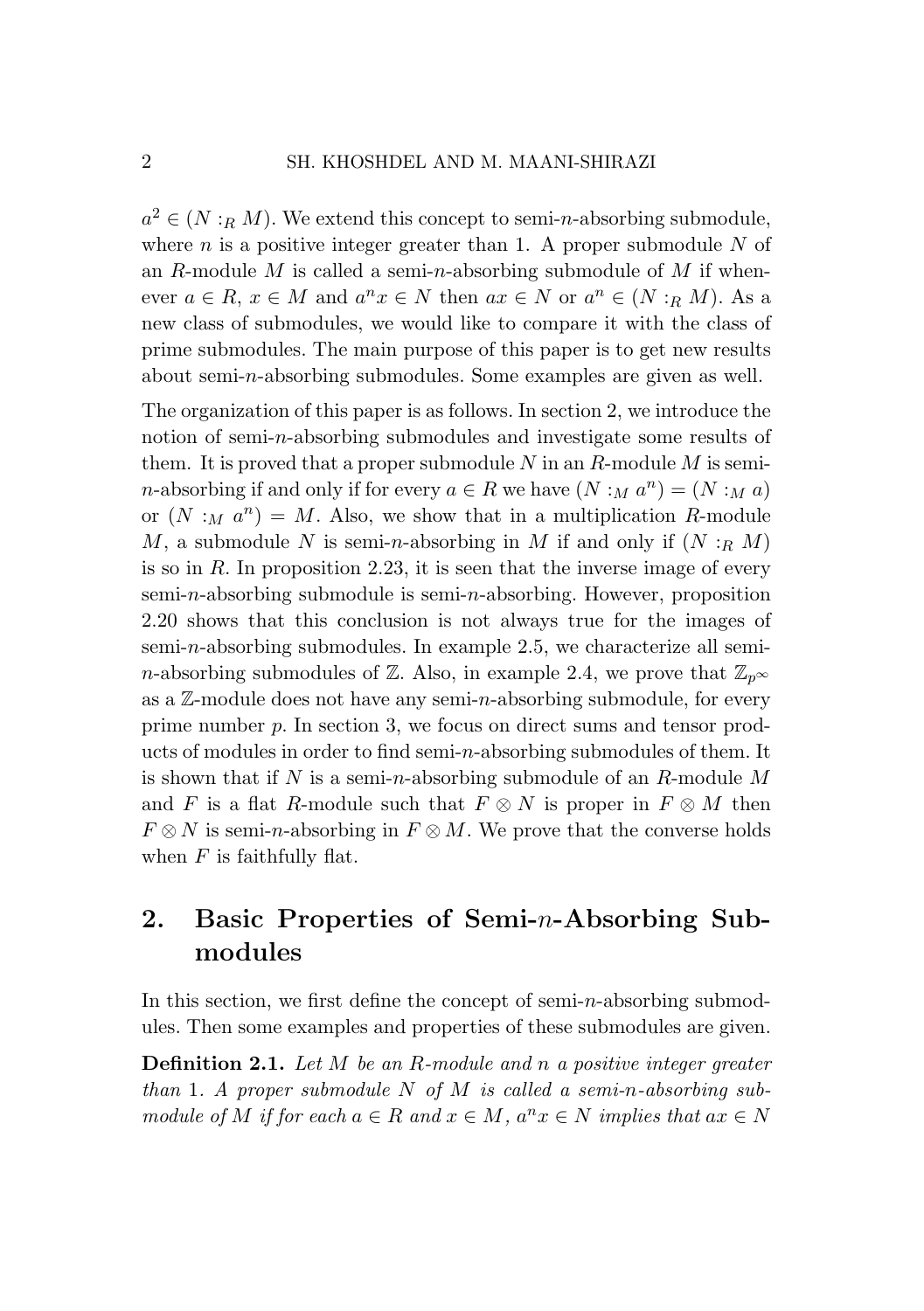$or$   $a^n \in (N : R M)$ .

Particularly, a proper ideal *I* of a ring *R* is called semi-*n*-absorbing in *R* if, for each  $a, b \in R$ ,  $a^n b \in I$  implies that  $ab \in I$  or  $a^n \in I$ .

Recall that a proper submodule *N* of an *R*-module *M* is called prime if for every  $a \in R$  and every  $x \in M$ ,  $ax \in N$  implies that  $x \in N$  or  $a \in (N : R M)$ . Obviously, every prime submodule is semi-*n*-absorbing, for each positive integer *n* greater than 1.

Most of the results below are the same as ones in [6] when  $n = 2$ .

Clearly, every proper subspace in a vector space is semi-*n*-absorbing, where *n* is a fixed positive integer graeter than 1.

Lemma 2.2.*Let N be a proper submodule of an R-module M and n a positive integer greater than* 1*. The following statements are equivalent.*  $(i)$  *N* is semi-*n*-absorbing in *M*;

*(ii)* For every  $a \in R$  and every submodule  $L$  of  $M$ ,  $a^n L ⊂ N$  implies *that*  $aL \subseteq N$  *or*  $a^n \in (N : R M)$ *.* 

**Proof.** It is clear.  $\Box$ 

Example 2.3 Let *p* be a prime number and *n* a positive integer greater than 1. The zero submodule of  $\mathbb{Z}_{p^n}$  as a  $\mathbb{Z}$ -module is a semi-*n*-absorbing submodule. For it, let  $a, x \in \mathbb{Z}$  be such that  $a^n \bar{x} = \bar{0} \in \mathbb{Z}_{p^n}$ . Then  $p^n \mid a^n x$  and so  $p \mid a$  or  $p^n \mid x$ . If  $p \mid a$  then  $a^n \in (0 : \mathbb{Z} \mathbb{Z}_{p^n})$ . Otherwise,  $p^{n}$  | *x* which implies that  $a\bar{x} = \bar{0} \in \mathbb{Z}_{p^{n}}$ .

Example 2.4. Let *p* be a fixed prime number and *n* a positive integer greater than 1. Each proper submodule of the  $\mathbb{Z}$ -module  $\mathbb{Z}_{p^{\infty}}$  is of the form  $G_k = (\frac{1}{p^k} + \mathbb{Z})$ , for a non-negative integer *k*. Furthermore, for each  $k \geq 0$ ,  $(G_k : \mathbb{Z} \mathbb{Z}_{p^\infty}) = 0$ . Note that  $p^n(\frac{1}{p^{n+k}} + \mathbb{Z}) = \frac{1}{p^k} + \mathbb{Z} \in G_k$ , but neither  $p^n \in (G_k : \mathbb{Z} \mathbb{Z}_{p^\infty}) = 0$  nor  $p(\frac{1}{p^{n+k}} + \mathbb{Z}) \in G_k$ . Hence  $\mathbb{Z}_{p^\infty}$  does not have any semi-*n*-absorbing submodule.

In the following example we characterize all semi-*n*-absorbing ideals of Z.

Example 2.5. For a positive integer *n* greater than 1, the only semi*n*-absorbing ideals in Z are 0,  $p\mathbb{Z}, p^2\mathbb{Z},..., p^n\mathbb{Z}$ , where p is an arbitrary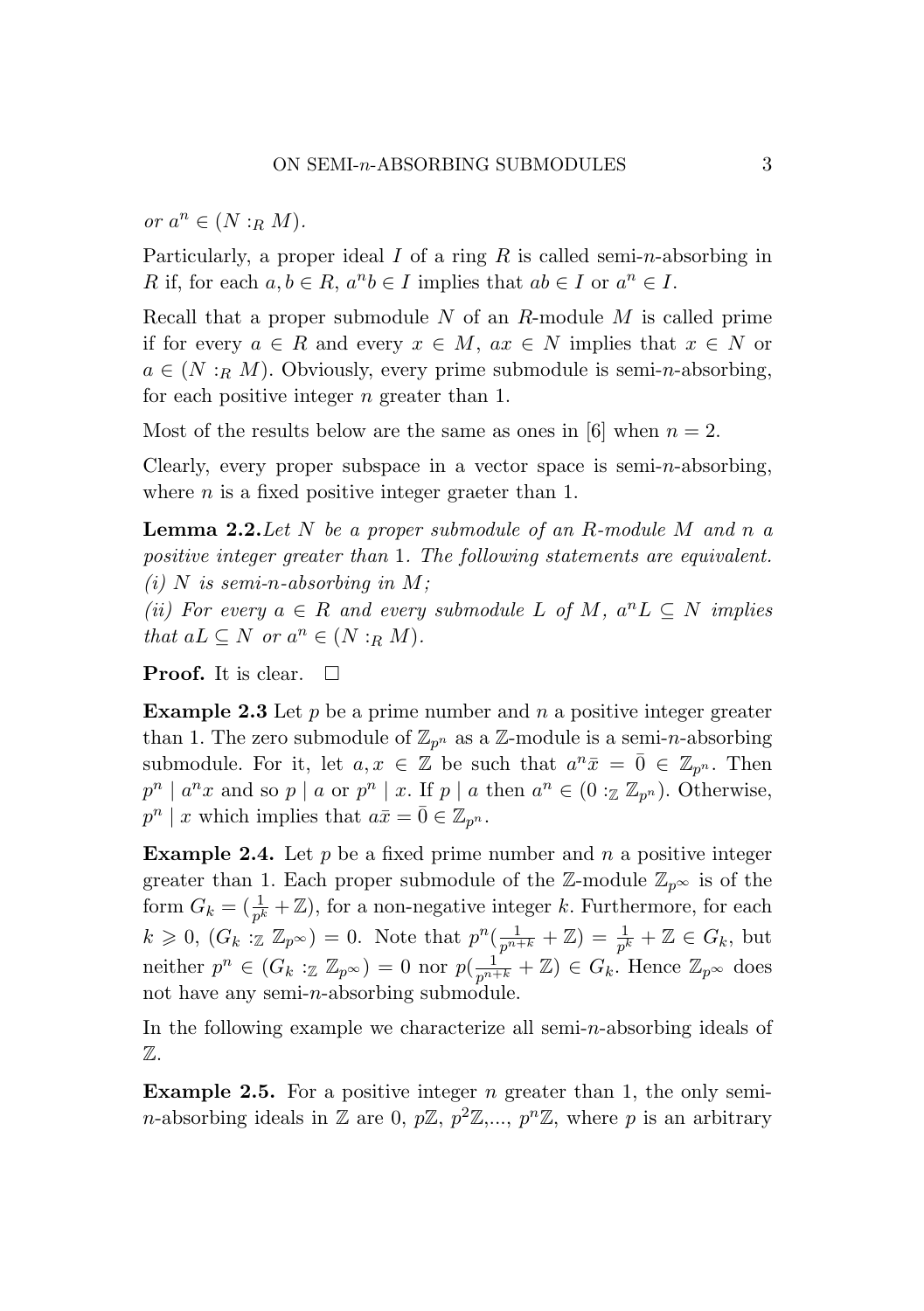prime number. Clearly, 0 is semi-*n*-absorbing. Now, we show that  $p^{\alpha}\mathbb{Z}$ is semi-*n*-absorbing for  $1 \leq a \leq n$ . To see this, let  $a, x \in \mathbb{Z}$  and  $a^n x \in$  $p^{\alpha} \mathbb{Z}$ . If *p | a* then  $a^n \in p^{\alpha} \mathbb{Z}$ . Otherwise,  $p^{\alpha}$  *| x* which implies that  $ax \in p^{\alpha} \mathbb{Z}$ . Let  $\alpha > n$ . Then  $p^{\alpha} = p^{n} p^{\alpha-n} \in p^{\alpha} \mathbb{Z}$ . But  $pp^{\alpha-n} \notin p^{\alpha} \mathbb{Z}$ and  $p^n \notin p^\alpha \mathbb{Z}$ . In this case,  $p^\alpha \mathbb{Z}$  is not semi-*n*-absorbing. Finally, let *k* be a positive integer such that  $k = p_1^{\alpha_1} p_2^{\alpha_2} \cdots p_r^{\alpha_r}$ , where  $k > 1, r > 1$ and  $p_i$ 's are distinct prime numbers. Suppose that  $\alpha_i \geq n$ , for some *i*. Then without loss of generality, we can assume that  $i = 1$ . Note that  $k = p_1^n p_1^{\alpha_1 - n} p_2^{\alpha_2} \cdots p_r^{\alpha_r} \in k\mathbb{Z}$ . But  $p_1 p_1^{\alpha_1 - n} p_2^{\alpha_2} \cdots p_r^{\alpha_r} \notin k\mathbb{Z}$  and  $p_1^n \notin k\mathbb{Z}$ . If  $\alpha_i < n$ , for each i, then  $p_1^n(p_2^{\alpha_2} \cdots p_r^{\alpha_r}) \in k\mathbb{Z}$  but  $p_1p_2^{\alpha_2} \cdots p_r^{\alpha_r} \notin k\mathbb{Z}$  and  $p_1^n \notin k\mathbb{Z}$ . Therefore we proved our claim.

This example shows that, for each positive integer greater than 1, there are semi-*n*-absorbing submodules which are not prime.

Let *M* be an *R*-module. Recall that the idealization  $R(+)M = R \times M$ is a ring with identity  $(1,0)$  under addition defined by  $(a, x) + (b, y) =$  $(a + b, x + y)$  and multiplication defined by  $(a, x)(b, y) = (ab, ay + bx)$ .

Lemma 2.6.*Let n be a positive integer greater than* 1*. Suppose that I is a proper ideal of the ring R and M is an R-module. Then I is semin*-absorbing in R if and only if  $I(+)M$  is semi-*n*-absorbing in  $R(+)M$ .

**Proof.** Suppose that  $I(+)M$  is semi-*n*-absorbing in  $R(+)M$ . Let  $a, b \in R$ be such that  $a^n b \in I$ . Then we have  $(a, 0)^n (b, 0) \in I(+)M$ . Since  $I(+)M$ is semi-*n*-absorbing in  $R(+)M$  so  $(a, 0)(b, 0) \in I(+)M$  or  $(a, 0)^n \in I$ *I*(+)*M*. This yields that  $ab \in I$  or  $a^n \in I$ . Thus *I* is semi-*n*-absorbing. Similarly, one can prove the other direction.  $\Box$ Similarly, one can prove the other direction.

Lemma 2.7.*Let n be a positive integer greater than* 1*. If I is a semi-nabsorbing ideal of a ring*  $\overline{R}$ *, then*  $\sqrt{\overline{I}}$  *is also semi-n-absorbing.* 

**Proof.** Let  $a, b \in R$ ,  $a^n b \in \sqrt{I}$  and  $ab \notin \sqrt{I}$ . There exists a positive integer *k* such that  $(a^n b)^k \in I$ . Since *I* is semi-*n*-absorbing and  $(a^k)^n b^k \in I$ . I so  $a^k b^k \in I$  or  $(a^k)^n \in I$ . But  $ab \notin \sqrt{I}$ . Thus  $a^k b^k \notin I$  and hence  $(a^k)^n \in I$  which shows that  $a^n \in \sqrt{I}$ .

**Example 2.8.** Consider the idealization  $\mathbb{Z}(+) \mathbb{Z} = \mathbb{Z} \times \mathbb{Z}$  Lemma 2.6. Let *n* be a positive integer greater than 1, *p* a prime number and take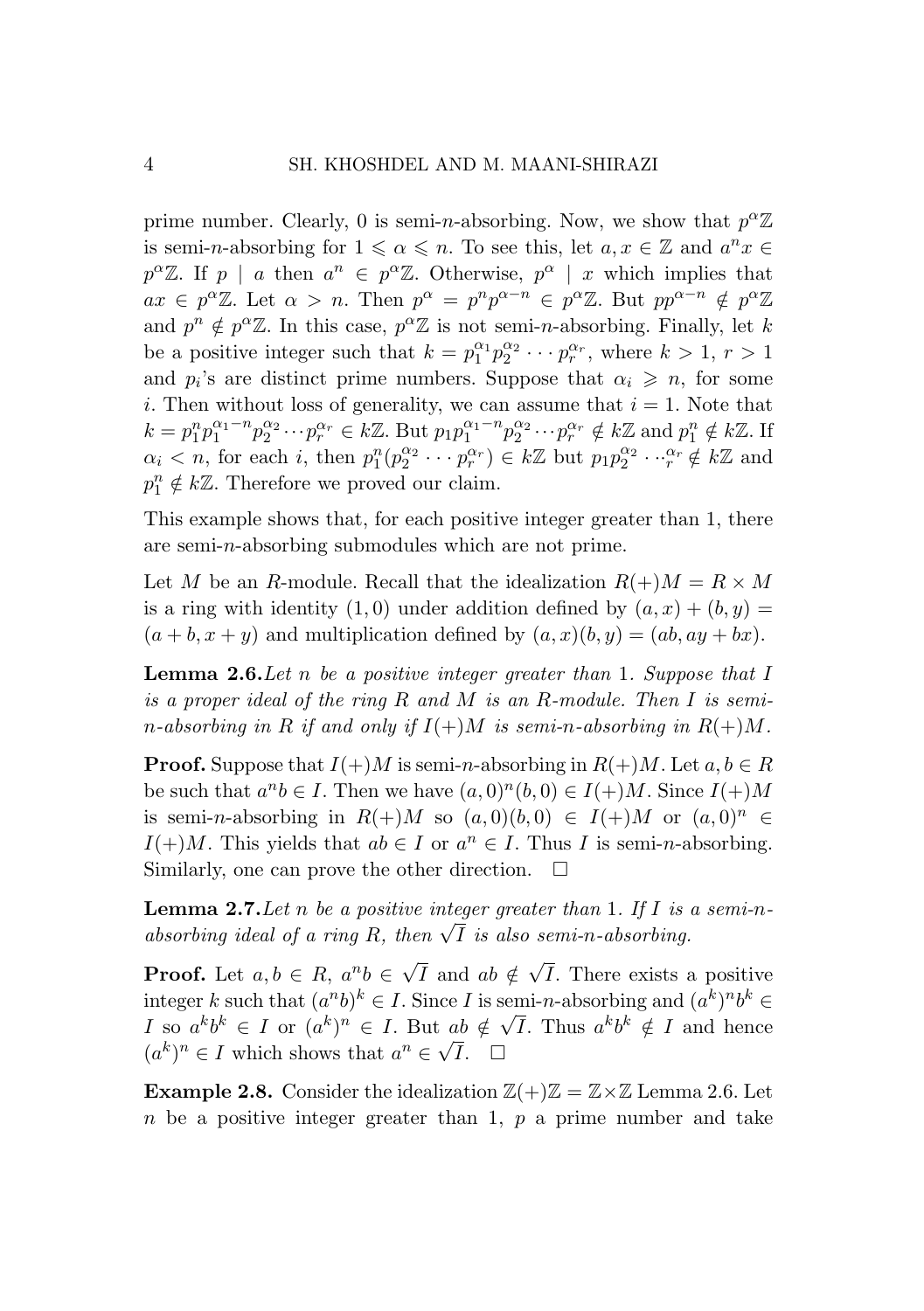$I = p^{n+1}\mathbb{Z}$ . It is seen that  $\sqrt{0(+)I} = 0(+) \mathbb{Z}$  is semi-*n*-absorbing in  $\mathbb{Z}(+) \mathbb{Z}$ . But, note that  $(p,0)^n (0,p) \in 0(+)I$  while  $(p,0)(0,p) = (0,p^2) \notin$ 0(+)*I* and  $(p,0)^n = (p^n,0) \notin 0(+)I$ . Therefore  $0(+)I$  is not semi-*n*absorbing.

This example shows that the converse of Lemma 2.7 is not true.

Lemma 2.9. *Let n be a positive integer greater than* 1 *and M an Rmodule. Let*  $N$  *and*  $K$  *be two submodules of*  $M$  *such that*  $N \subseteq K$ *. If*  $N$  *is a semi-n-absorbing submodule of M then N is semi-n-absorbing in K.*

**Proof.** It is clear.  $\Box$ 

Next, we give an example of a module which shows that the converse of the above lemma is not correct.

**Example 2.10.** Take  $N = 0$  and  $K = (\frac{1}{2} + \mathbb{Z})$  in the Z-module  $\mathbb{Z}_{2^{\infty}}$ . Then it is easily checked that *N* is semi-*n*-absorbing in *K* while *N* is not so in *M* (Example 2.4).

Lemma 2.11. *Let n be a positive integer greater than* 1 *and N a semin-absorbing submodule of an R-module M. Then, for each submodule L of*  $M$ *, either*  $L \subseteq N$  *or*  $L \cap N$  *is semi-n-absorbing in*  $L$ *.* 

**Proof.** Suppose that  $L \nsubseteq N$ . Then  $L \cap N$  is proper in *L*. By the definition, we can easily show that  $L \bigcap N$  is semi-*n*-absorbing in  $L$ .  $\square$ 

Lemma 2.12. *Let n be a positive integer greater than* 1*, M an Rmodule and*  $\{N_{\lambda}\}_{{\lambda \in \Lambda}}$  *be a chain of semi-n-absorbing submodules of M. If*  $N = \bigcup_{\lambda \in \Lambda} N_{\lambda}$  *is proper, then N is semi-n-absorbing.* 

Proof. It follows immediately from the definition of semi-*n*-absorbing submodules.  $\square$ 

The above result is to somehow similar to one in [2].

Example 2.8 shows that the converse of Lemma 2.12 is not true in general.

Let *N* and *K* be two isomorphic submodules of an *R*-module *M* and *n* a positive integer greater than 1. If *N* is semi-*n*-absorbing, it is not necessary that  $K$  is so. As an example, consider  $\mathbb Z$  as a  $\mathbb Z$ -module. Note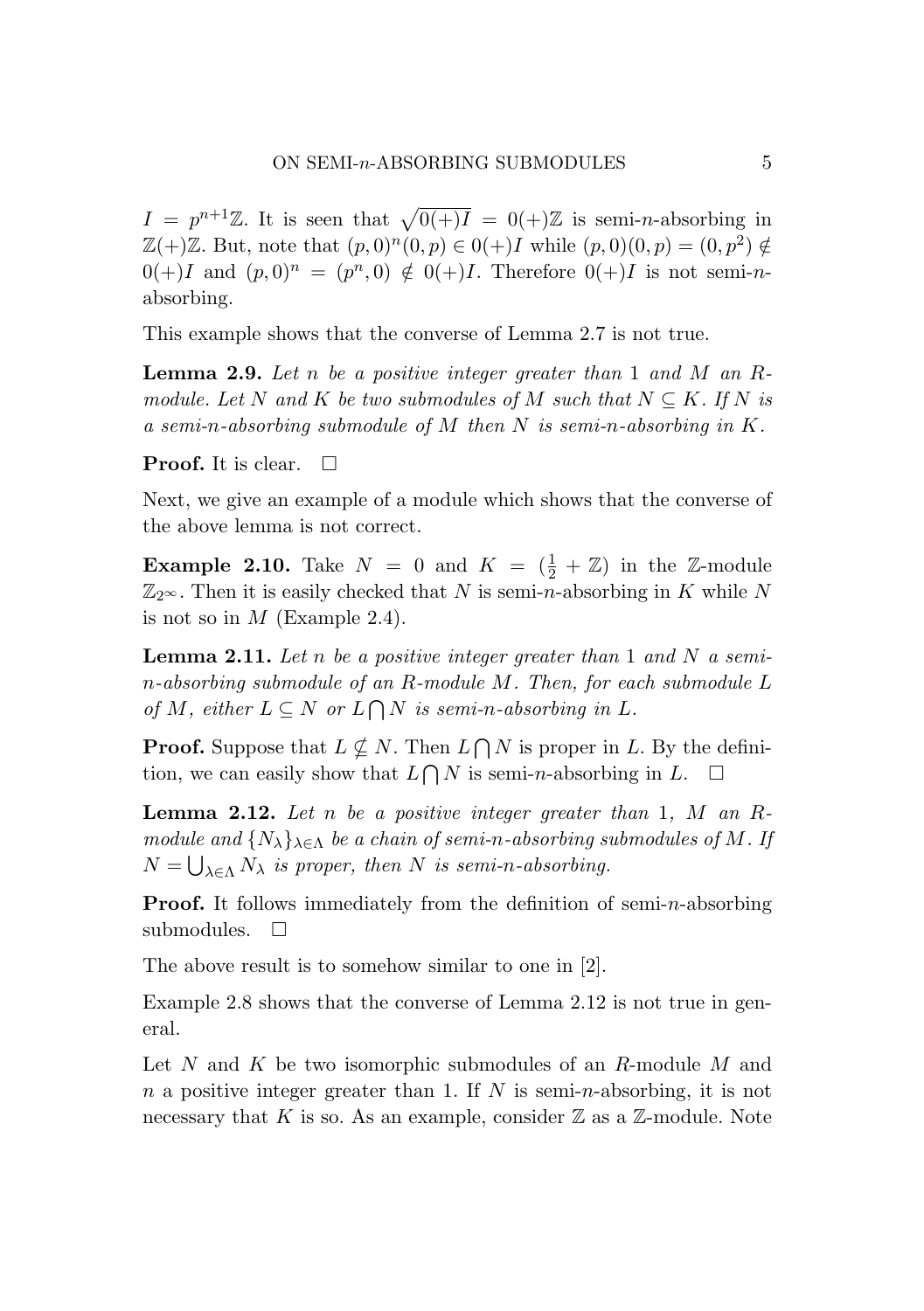that  $2^n\mathbb{Z}$  and  $6^n\mathbb{Z}$  are isomorphic submodules in  $\mathbb{Z}$ . But  $2^n\mathbb{Z}$  is a semi*n*-absorbing submodule while  $6^n\mathbb{Z}$  is not.

In general, the intersection of two semi-*n*-absorbing submodules is not essential to be semi-*n*-absorbing. See the following example.

**Example 2.13.** Let  $M = \mathbb{Z}$  as a  $\mathbb{Z}$ -module,  $N = 2^n \mathbb{Z}$  and  $K =$ 3*n*Z. We know that *N* and *K* are semi-*n*-absorbing submodules of *M* but  $N \bigcap K = 6^n \mathbb{Z}$  is not semi-*n*-absorbing.

The following lemma will give us a characterization of semi-*n*-absorbing submodules.

Lemma 2.14. *Let n be a positive integer greater than* 1 *and N a proper submodule of an R-module M. Then N is semi-n-absorbing if and only if for every*  $a \in R$  *we have*  $(N : M a^n) = (N : M a)$  *or*  $(N : M a^n) = M$ .

Proof. Suppose that *N* is a semi-*n*-absorbing submodule of *M* and  $a \in R$ . If  $(N : M a^n) = M$  then we are done. Otherwise, let  $x \in M$  and  $a^n x \in N$ . Since *N* is semi-*n*-absorbing and  $(N : M a^n) \neq M$  so  $ax \in N$ which shows that  $x \in (N :_M a)$ . Therefore  $(N :_M a^n) \subseteq (N :_M a)$ . Clearly  $(N : M a) \subseteq (N : M a^n)$ . Consequently  $(N : M a) = (N : M a^n)$ .

Conversely, let  $a \in R$ ,  $x \in M$  and  $a^n x \in N$ . If  $(N : M a^n) = M$ , then  $a^n \in (N : R M)$ . Otherwise  $(N : M a) = (N : M a^n)$ . Since  $x \in (N : M a^n)$ so  $x \in (N :_M a)$  i.e.,  $ax \in N$ . Thus N is semi-*n*-absorbing submodule in  $M. \square$ 

Lemma 2.15. *Let N be a proper submodule of an R-module M and n a positive integer greater than* 1*. The following are equivalent.*

*(i) N is semi-n-absorbing;*

*(ii)*  $(N : M I)$  *is semi-n-absorbing, for each ideal I of R with*  $IM \nsubseteq N$ ; *(iii)*  $(N : M(r))$  *is semi-n-absorbing, for each*  $r \in R$  *with*  $rM \nsubseteq N$ .

**Proof.** (i)  $\implies$  (ii) Assume that *I* is an ideal of *R* with  $IM \nsubseteq N$ . Let  $a \in R$ , *L* be a submodule of *M* and  $a^n L \subseteq (N : M I)$ . Then  $a^n IL \subseteq$ *N*. By Lemma 2.2,  $aIL \subseteq N$  or  $a^n \in (N : R M)$ . If  $aIL \subseteq N$  then  $aL \subseteq$  $(N : M I)$ . Consequently,  $aL \subseteq (N : M I)$  or  $a^n \in (N : R M)$ . Therefore  $(N :_M I)$  is semi-*n*-absorbing.

 $(ii) \Longrightarrow (iii)$  It is clear.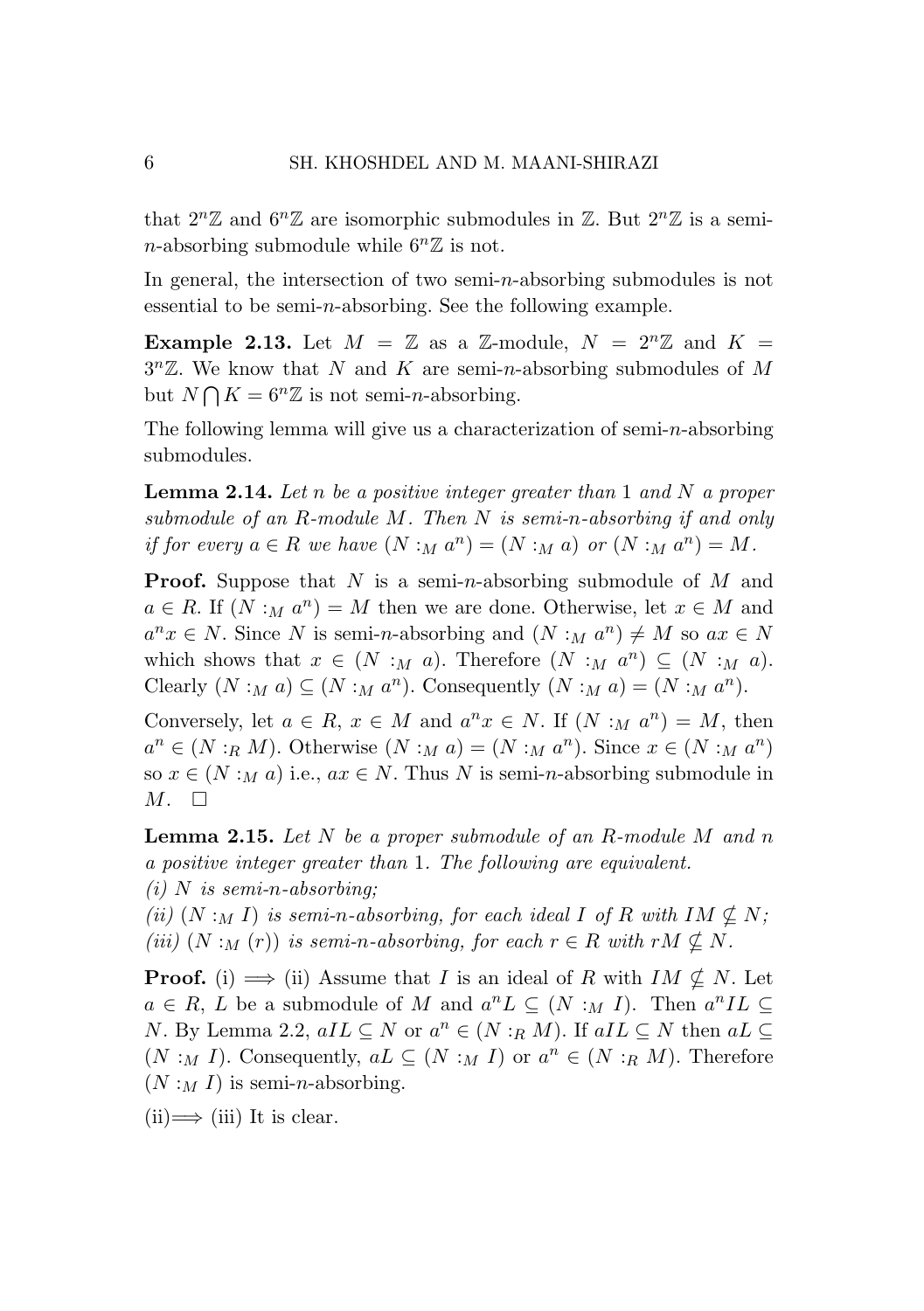$(iii) \implies (i)$  Take  $r = 1$ . Then  $(N : M(1)) = N$ . So N is semi-*n*absorbing.  $\square$ 

Lemma 2.16. *Let N be a proper submodule of an R-module M and n a positive integer greater than* 1*. If N is semi-n-absorbing in M then*  $(N:_{R} Rx)$  *is a semi-n-absorbing ideal of*  $R$ *, for all*  $x \in M \setminus N$ *.* 

**Proof.** Note that  $(N : R R x) \neq R$ , for each  $x \in M \setminus N$ . By the definition of semi-*n*-absorbing ideals, we can get the result.  $\square$ 

Lemma 2.17. *Let N be a proper submodule of an R-module M and n a positive integer greater than* 1*. If N is a semi-n-absorbing submodule of M then* (*N* :*<sup>R</sup> M*) *is semi-n-absorbing as an ideal.*

**Proof.** Let  $a, b \in R$  and  $a^n b \in (N :_R M)$ . Then  $a^n(bM) \subseteq N$ . Since N is semi-*n*-absorbing, so by Lemma 2.2,  $abM \subseteq N$  or  $a^n \in (N :_R M)$ . The rest of the proof is clear.  $\square$ 

The following proposition shows that for multiplication modules the converse of the above lemma is true.

Proposition 2.18. *Let N be a proper submodule of a multiplication R-module M and n a positive integer greater than* 1*. If* (*N* :*<sup>R</sup> M*) *is a semi-n-absorbing ideal of R then N is semi-n-absorbing as a submodule of M.*

**Proof.** Let  $a^n x \in N$ , for some  $a \in R$  and  $x \in M$ . Then  $a^n R x \subseteq N$ . Since *M* is multiplication so  $Rx = IM$ , for some ideal *I* of *R*. Hence we get  $a^nIM \subseteq N$  i.e,  $a^nI \subseteq (N :_R M)$ . By Lemma 2.2,  $aI \subseteq (N :_R M)$  or  $a^n \in (N : R M)$ . The relation  $aI \subseteq (N : R M)$  implies that  $aIM \subseteq N$ and so  $aRx \subseteq N$ . Therefore  $ax \in N$  or  $a^n \in (N : R M)$ . As a result, N is semi-*n*-absorbing.  $\square$ 

Corollary 2.19. *Let M be a finitely generated faithful multiplication Rmodule, N a proper submodule of M and n be a positive integer greater than* 1*. Then N is a semi-n-absorbing submodule of M if and only if*  $N = IM$ , for a semi-n-absorbing ideal *I* of *R*.

Proof. Let *N* be a semi-*n*-absorbing submodule of *M*. Since *M* is multiplication so  $N = IM$  for  $I = (N : R M)$ , by [5]. Lemma 2.17 shows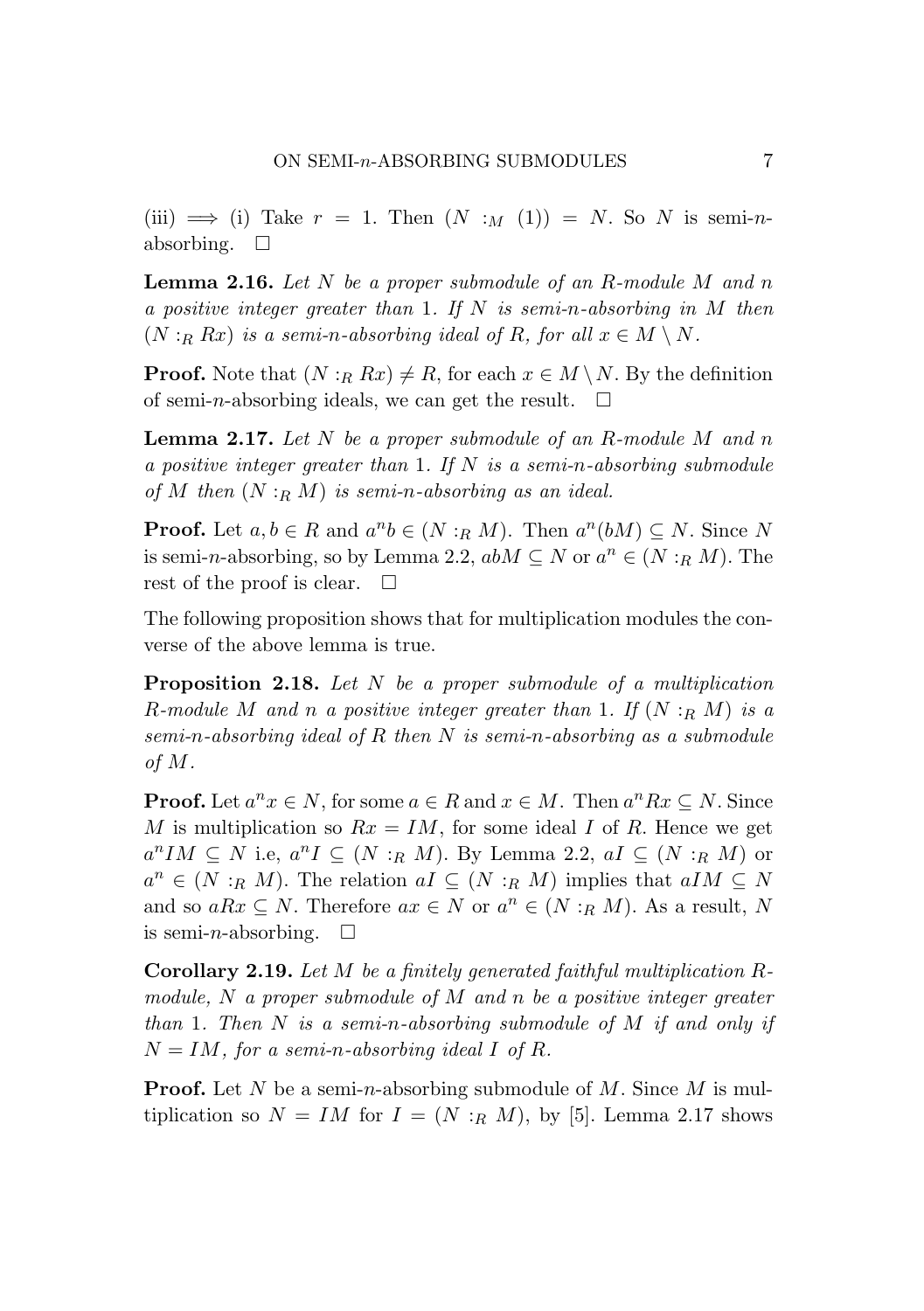that *I* is semi-*n*-absorbing as an ideal.

Conversely, let  $N = IM$ , for a semi-*n*-absorbing ideal *I* of *R*. Suppose that  $a \in R$ ,  $x \in M$  and  $a^n x \in N$ . Then  $a^n R x \subseteq N$ . Since M is multiplication so  $Rx = JM$ , for an ideal *J* of *R*. In this case, we have  $a^nJM \subseteq N = IM$ . But *M* is finitely generated, faithful and multiplication. Thus  $a^n J \subseteq I$ , (see [5]). Since *I* is semi-*n*-absorbing, by lemma  $(2.)$ ,  $aJ \subseteq I$  or  $a^n \in I$ . Thus  $aJM \subseteq IM = N$  or  $a^n \in I$ . If  $aJM \subseteq N$ then  $aRx \subseteq N$  and so  $ax \in N$ . Otherwise  $a^n \in I$  which implies that  $a^n M \subseteq IM = N$ .  $\square$ 

**Proposition 2.20.** Let *n* be a positive integer greater than 1,  $f : M \longrightarrow$ *M an R-module epimorphism and N be a semi-n-absorbing submodule of M such that*  $Ker f ⊆ N$ *. Then*  $f(N)$  *is a semi-n-absorbing submodule of M .*

**Proof.** It is clear.  $\Box$ 

Corollary 2.21. *Let n be a positive integer greater than* 1*, N a semin-absorbing submodule of an R-module M and K be a submodule of M such that*  $K \subseteq N$ *. Then*  $\frac{N}{K}$  *is a semi-n-absorbing submodule of*  $\frac{M}{K}$ *.* 

**Proof.** Let  $f : M \to \frac{M}{K}$  be the canonical epimorphism. Then  $K =$  $Ker f \subseteq N$ . By the above proposition, the result follows.

Note that the condition of being epimorphism in Proposition 2.20 is essential. See the following example.

**Example 2.22.** Let *n* be a positive integer greater than 1. Define  $f: \mathbb{Z} \to \mathbb{Z}$  by  $f(k) = 3^n k$ , for all  $k \in \mathbb{Z}$ . Then *f* is a  $\mathbb{Z}$ -module homomorphism which is not onto. Take  $N = 2^n \mathbb{Z}$ . We have N is semi-*n*-absorbing but  $f(N) = 6^n \mathbb{Z}$  is not.

**Proposition 2.23.** Let *n* be a positive integer greater than 1,  $f : M \rightarrow$  $M'$  *be an*  $R$ *-module homomorphism and*  $N'$  *a semi-n-absorbing submodule of*  $M'$ *. Then*  $f^{-1}(N')$ *, the inverse image of*  $N$ *, is semi-n-absorbing in M.*

**Proof.** It is clear.  $\Box$ 

Corollary 2.24. *Let n be a positive integer greater than* 1 *and N and*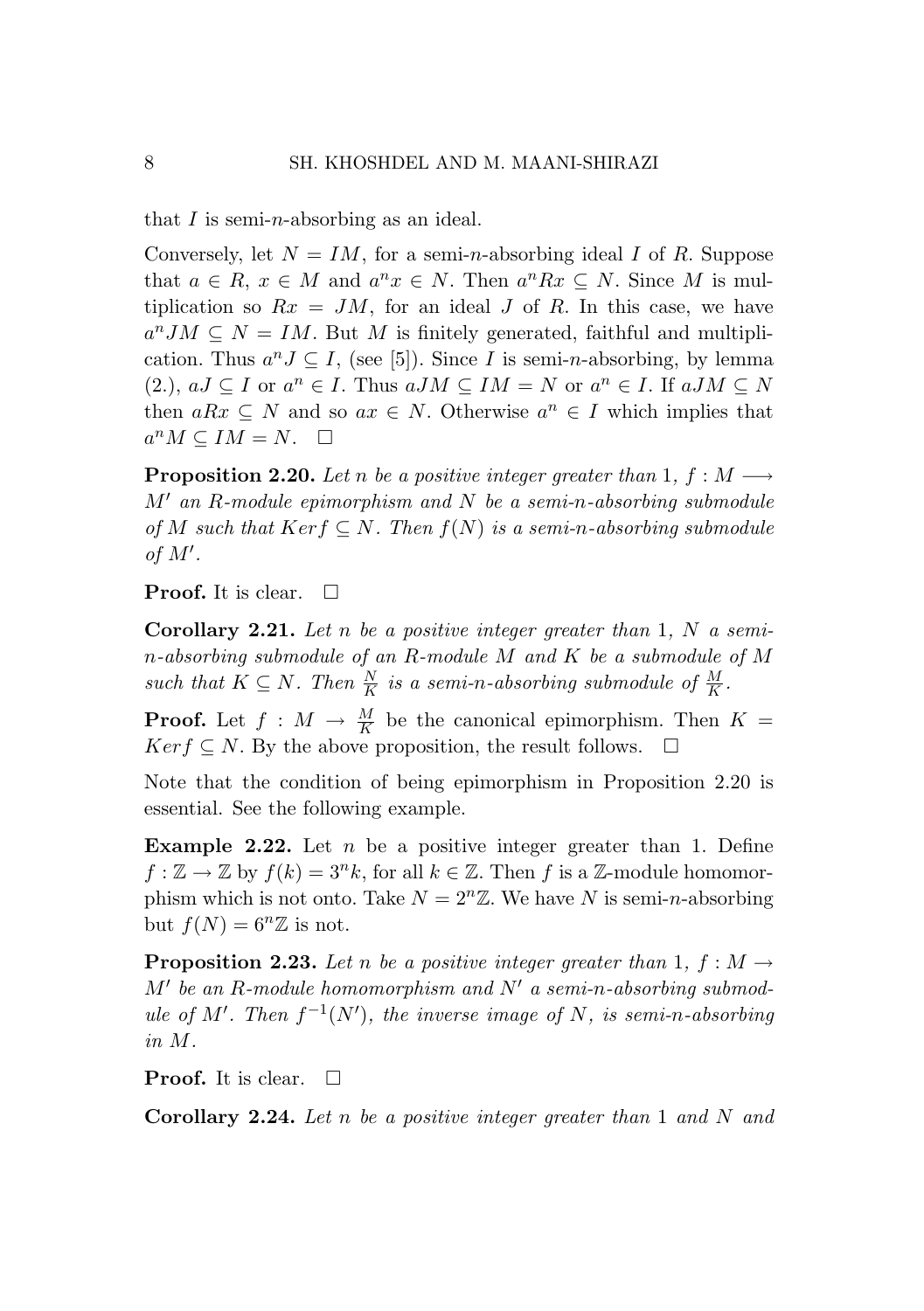*K be two submodules of an R-module M such that*  $K \subseteq N$ *. If*  $\frac{N}{K}$  *is a semi-n-absorbing submodule of*  $\frac{M}{K}$ *, then N is semi-n-absorbing as a submodule of M.*

**Proof.** By considering  $f : M \to \frac{M}{K}$  to be the canonical epimorphism, Proposition 2.23 shows the result.  $\square$ 

Recall that a submodule *N* of an *R*-module *M* is called relatively divisible, denoted *RD*, if  $rN = N \bigcap rM$ , for all  $r \in R$ .

Proposition 2.25. *Let n be a positive integer greater than* 1*, N a semi-n-absorbing submodule of an R-module M and K be a proper RDsubmodule of*  $M$  *such that*  $N \subseteq K$ *. Then*  $\frac{K}{N}$  *and*  $K$  *are semi-n-absorbing* submodules of  $\frac{M}{N}$  and M, respectively.

**Proof.** First we show that  $\frac{K}{N}$  is a semi-*n*-absorbing submodule of  $\frac{M}{N}$ . Let  $a \in R$ ,  $x + N \in \frac{M}{N}$  and  $a^n(x+N) \in \frac{K}{N}$ . Then  $a^n x + N = k + N$ , for some  $k \in K$ , and so  $a^n x - k \in N \subseteq K$ . Therefore  $a^n x \in K$ . As  $a^n x \in a^n M$ and *K* is *RD*,  $a^n x \in a^n M \cap K = a^n K$  which implies that  $a^n x = a^n y$ , for some  $y \in K$ . Hence  $a^n(x-y) = 0 \in N$ . But *N* is semi-*n*-absorbing. Thus  $a(x - y) \in N$  or  $a^n \in (N : R M)$ .

If  $a(x - y) \in N$ , then  $ax + N = ay + N$  and  $a(x + N) = a(y + N)$  ∈ *K <sup>N</sup>* . Otherwise *<sup>a</sup><sup>n</sup> <sup>∈</sup>* (*<sup>N</sup>* :*<sup>R</sup> <sup>M</sup>*) *<sup>⊆</sup>* ( *<sup>K</sup> <sup>N</sup>* :*<sup>R</sup> M <sup>N</sup>* ). Therefore *<sup>K</sup> <sup>N</sup>* is semi-*n*absorbing.

Then, we show that *K* is semi-*n*-absorbing in *M*. Let  $a \in R$ ,  $x \in M$ and  $a^n x \in K$ . Thus  $a^n(x + N) \in \frac{K}{N}$ . Since  $\frac{K}{N}$  is semi-*n*-absorbing so  $a(x+N) \in \frac{K}{N}$  or  $a^n \in (\frac{K}{N} :_R \frac{M}{N})$ . Hence  $ax \in K$  or  $a^n \in (\frac{K}{N} :_R \frac{M}{N})$  $(K:_{R} M)$  and we get the result.  $\square$ 

Remark 2.26. *Being RD in the above proposition is necessary.*

**Example 2.27.** Let *n* be a positive integer greater than 1. Take  $M = \mathbb{Z}$ as a  $\mathbb{Z}$ -module,  $N = 0$  which is semi-*n*-absorbing in *M* and  $K = 6^n \mathbb{Z}$ . We have  $K \bigcap 3\mathbb{Z} = 6^n \mathbb{Z} \bigcap 3\mathbb{Z} = 6^n \mathbb{Z}$ . So  $3K \neq K \bigcap 3\mathbb{Z}$  which shows that *K* is not an *RD* submodule. Also,  $\frac{K}{N}$  and *K* are not semi-*n*-absorbing in  $\frac{M}{N}$  and *M*, respectively.

Proposition 2.28. *Let n be a positive integer greater than* 1*. Assume*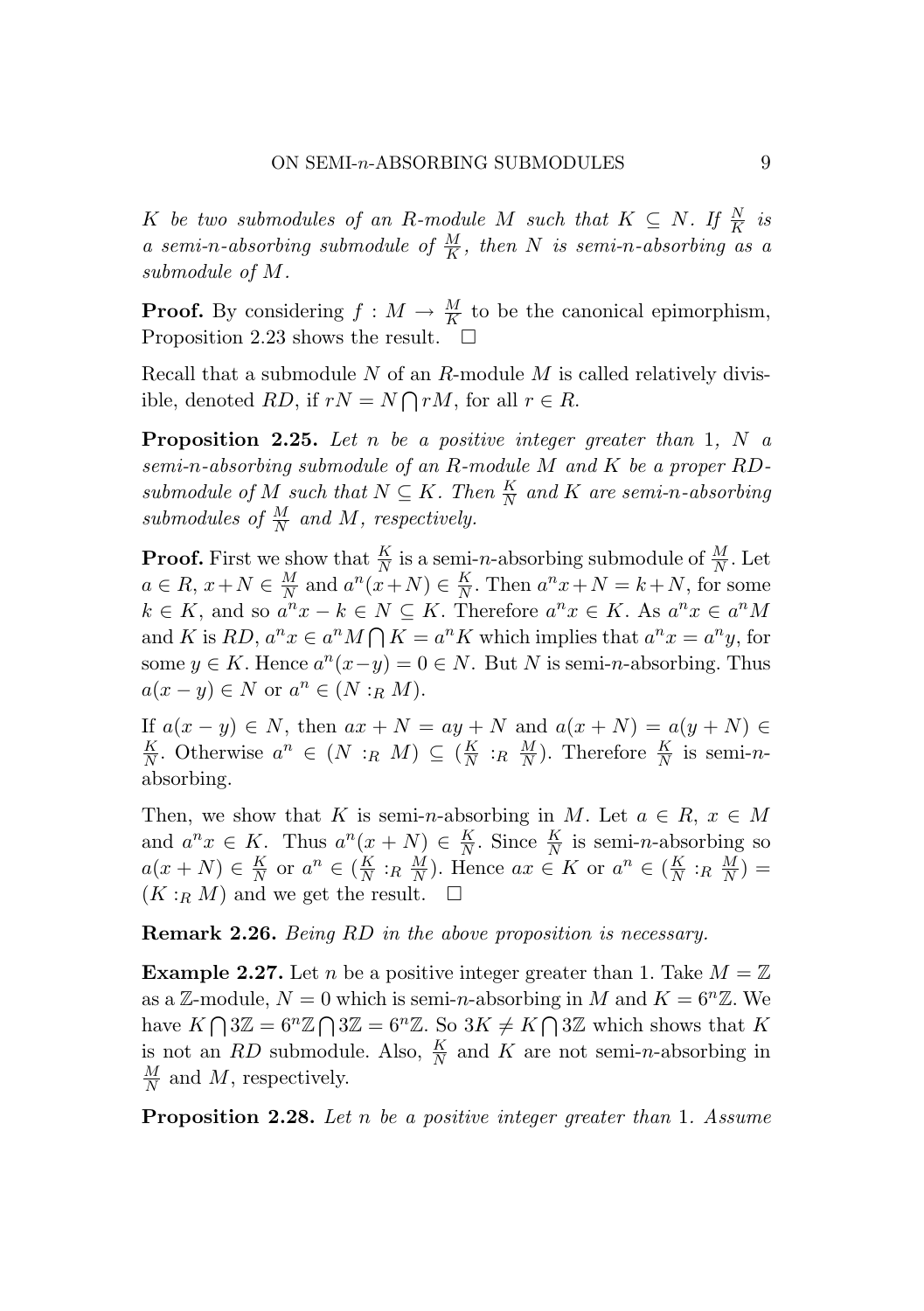*that N is a semi-n-absorbing submodule of an R-module M and S a multiplicatively closed subset of R such that*  $S \cap (N : R M) = \emptyset$ . Then  $S^{-1}N$  *is semi-n-absorbing in the*  $S^{-1}R$ *-module*  $S^{-1}M$ *.* 

**Proof.** Since *S*  $\bigcap (N : R M) = \emptyset$  so *S*<sup>−1</sup>*N* is proper in *S*<sup>−1</sup>*M*. Now we show that  $S^{-1}N$  is semi-*n*-absorbing in  $S^{-1}M$ . For this, let  $\frac{a}{t} \in S^{-1}R$ ,  $\frac{a}{t} \in S^{-1}M$  and  $\frac{a^n}{t} \in S^{-1}N$ . There exists an element  $y \in S$  such that  $\frac{x}{s} \in S^{-1}M$  and  $\frac{a^n}{t^n} \frac{x}{s} \in S^{-1}N$ . There exists an element  $u \in S$  such that  $ua^n x \in N$ . As *N* is semi-*n*-absorbing,  $aux \in N$  or  $a^n \in (N : R M)$ . If  $aux \in N$ , then  $\frac{a}{t}$  $\frac{x}{s} = \frac{aux}{tus} \in S^{-1}N$ . In other case,  $a^n \in (N : R M)$  and so  $\frac{a^n}{t^n} \in S^{-1}(N : R M) \subseteq (S^{-1}N :_{S^{-1}R} S^{-1}M)$ . Consequently,  $S^{-1}N$  is semi-*n*-absorbing in  $S^{-1}M$ . □

**Example 2.29.** Consider the Z-module  $M = \mathbb{Q} \times \mathbb{Q}$ , where  $\mathbb{Q}$  is the field of rational numbers. Take  $N = \mathbb{Z} \times 0$  and  $S = \mathbb{Z} - \{0\}$ . Then *S* is a multiplicatively closed subset of  $\mathbb{Z}$  and  $S^{-1}\mathbb{Z} = \mathbb{Q}$  is a field. So  $S^{-1}(\mathbb{Q}\times\mathbb{Q})$  is a vector space over  $S^{-1}\mathbb{Z}=\mathbb{Q}$  and the proper submodule  $S^{-1}N$  is a semi-*n*-absorbing submodule of  $S^{-1}(\mathbb{Q}\times\mathbb{Q})$ , where *n* is a positive integer greater than 1. But *N* is not semi-*n*-absorbing in the  $\mathbb{Z}$ -module *M*. To see this, Note that  $2^n(\frac{1}{2^n},0) = (1,0) \in N$  but neither  $2(\frac{1}{2^n}, 0) = (\frac{1}{2^{n-1}}, 0) \in N \text{ nor } 2^n \in (N : \mathbb{Z} \mathbb{Q} \times \mathbb{Q}) = 0.$ 

# 3. Direct Sum, Tensor Product and Semi-*n*-Absorbing Submodules

In this section, we first characterize semi-*n*-absorbing submodules in the *R*-module  $M = M_1 \oplus M_2$ . Then we find a condition under which  $F \otimes N$ is semi-*n*-absorbing in  $F \otimes M$  if and only if *N* is semi-*n*-absorbing in *M*.

Proposition 3.1. *Let n be a positive integer greater than* 1*, M*<sup>1</sup> *and M*<sup>2</sup> *be R*-modules and  $M = M_1 \oplus M_2$ . Moreover, let  $N_1$  and  $N_2$  be proper *submodules of M*<sup>1</sup> *and M*2*, respectively. Then*

(*i*)  $N_1$  *is a semi-n-absorbing submodule of*  $M_1$  *if and only if*  $N_1 \oplus M_2$  *is semi-n-absorbing in*  $M = M_1 \oplus M_2$ .

*(ii)*  $N_2$  *is semi-n-absorbing in*  $M_2$  *if and only if*  $M_1 \oplus N_2$  *is semi-nabsorbingin M.*

**Proof.** (i) Let  $N_1$  be semi-*n*-absorbing in  $M_1$  and  $a \in R$ ,  $(x_1, x_2) \in M$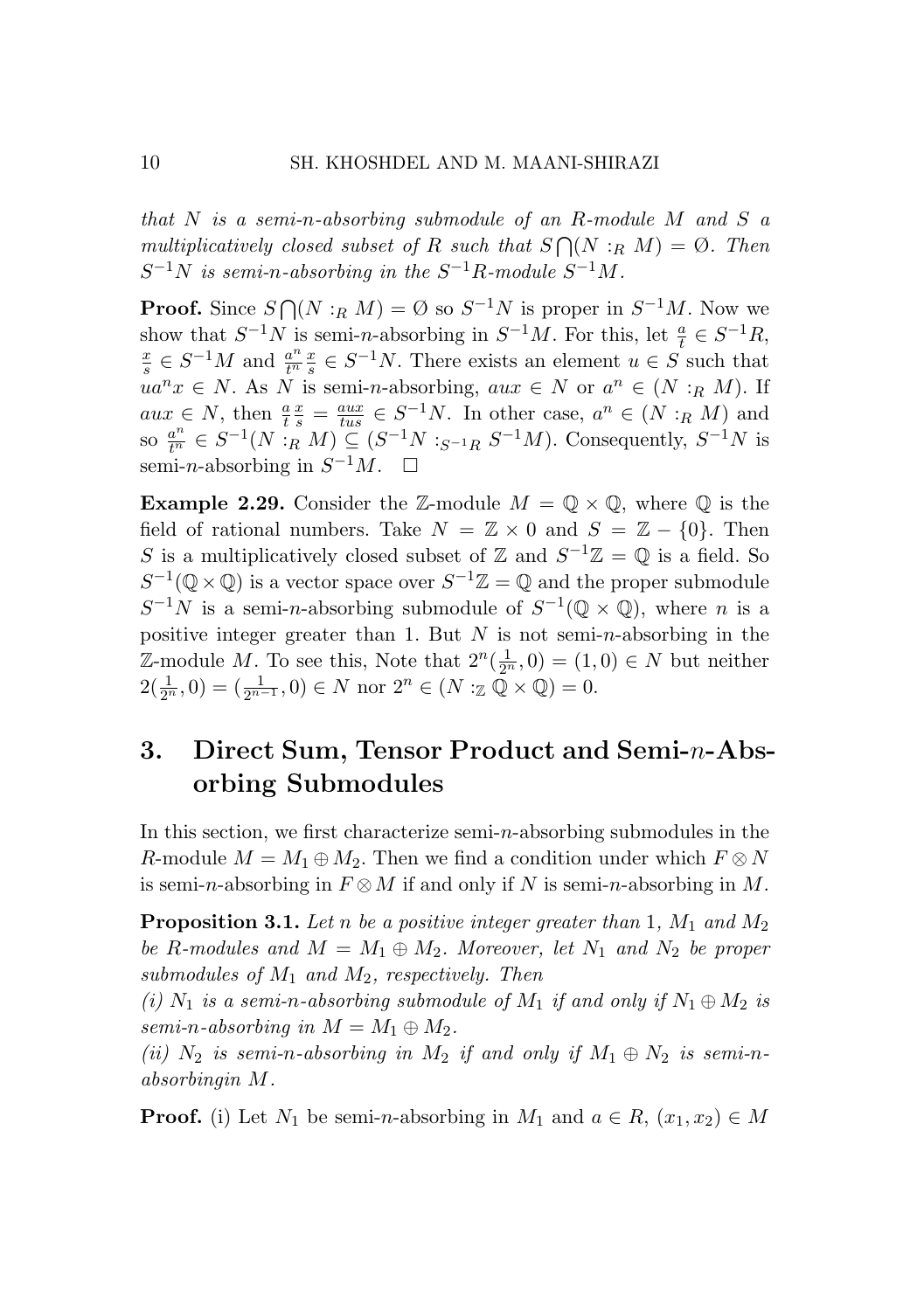be such that  $a^n(x_1, x_2) \in N_1 \oplus M_2$ . Thus  $a^n x_1 \in N_1$ . By hypothesis, *ax*<sub>1</sub> ∈ *N*<sub>1</sub> or *a*<sup>*n*</sup> ∈ (*N*<sub>1</sub> :*R M*<sub>1</sub>). If  $ax_1 \in N_1$ , then  $a(x_1, x_2) \in N_1 \oplus M_2$ . In other case,  $a^n \in (N_1 : R M_1)$  and so  $a^n \in (N_1 \oplus N_2 : R M)$  which shows that  $N_1 \oplus M_2$  is semi-*n*-absorbing in M.

Conversely, assume that  $N_1 \oplus M_2$  is semi-*n*-absorbing in *M*. Let  $a \in R$ ,  $x_1 \in M_1$  and  $a^n x_1 \in N_1$ . Then  $a^n(x_1, 0) \in N_1 \oplus M_2$ . But  $N_1 \oplus M_2$  is semi-*n*-absorbing. So  $a(x_1, 0) \in N_1 \oplus M_2$  or  $a^n \in (N_1 \oplus M_2 : R M)$ . If *a*(*x*<sub>1</sub>,0)  $\in$  *N*<sub>1</sub>  $\oplus$  *M*<sub>2</sub>, then *ax*<sub>1</sub>  $\in$  *N*<sub>1</sub>. Otherwise *a<sup>n</sup>*  $\in$  (*N*<sub>1</sub>  $\oplus$  *M*<sub>2</sub> :*R M*) which shows that  $a^n M_1 \subseteq N_1$ . Therefore  $N_1$  is semi-*n*-absorbing in  $M_1$ . (ii) It is similar to part (i).  $\Box$ 

Proposition 3.2. *Let n be a positive integer greater than* 1*, M*<sup>1</sup> *and*  $M_2$  *two R-modules such that*  $annM_1 + annM_2 = R$  *and N be a semi-nabsorbing submodule of the R-module*  $M = M_1 \oplus M_2$ . Then one of the *following holds.*

 $(i)$   $N = N_1 \oplus M_2$  and  $N_1$  *is semi-n-absorbing in*  $M_1$ . *(ii)*  $N = M_1 \oplus N_2$  *and*  $N_2$  *is semi-n-absorbing in*  $M_2$ *.*  $(iii)$   $N = N_1 \oplus N_2$ , where  $N_1$  and  $N_2$  are semi-*n*-absorbing in  $M_1$  and *M*2*, respectively.*

**Proof.** By the proof of Theorem 2.4 in [1],  $N = N_1 \oplus N_2$ , for some submodules  $N_1$  of  $M_1$  and  $N_2$  of  $M_2$ . Now if  $N = N_1 \oplus M_2$  or  $N =$  $M_1 \oplus N_2$ , by Proposition 3.1, we are done. Otherwise,  $N = N_1 \oplus N_2$ , where  $N_1$  and  $N_2$  are proper in  $M_1$  and  $M_2$ , respectively. Now let  $a \in R$ ,  $x_1 \in M_1$  and  $a^n x_1 \in N_1$ . Then  $a^n(x_1, 0) \in N = N_1 \oplus N_2$ . By hypothesis,  $a(x_1,0) \in N = N_1 \oplus N_2$  or  $a^n \in (N_1 \oplus N_2 : R M)$ . In the first case, we get  $ax_1 \in N_1$  and in the second  $a^n \in (N_1 : R M_1)$ . Therefore  $N_1$  is semi*n*-absorbing in  $M_1$ . Similarly, we can show that  $N_2$  is semi-*n*-absorbing in  $M_2$ .  $\square$ 

**Lemma 3.3.** Let  $N$  be a submodule of an  $R$ -module  $M$  and  $r \in R$ . Then *for every flat R-module F, we have*  $F \otimes (N : M r) = (F \otimes N : F \otimes M r)$ .

**Proof.** See [3].  $\Box$ 

Theorem 3.4. *Let n be a positive integer greater than* 1*, N a semi-nabsorbing submodule of an R-module M and F be a flat R-module. If*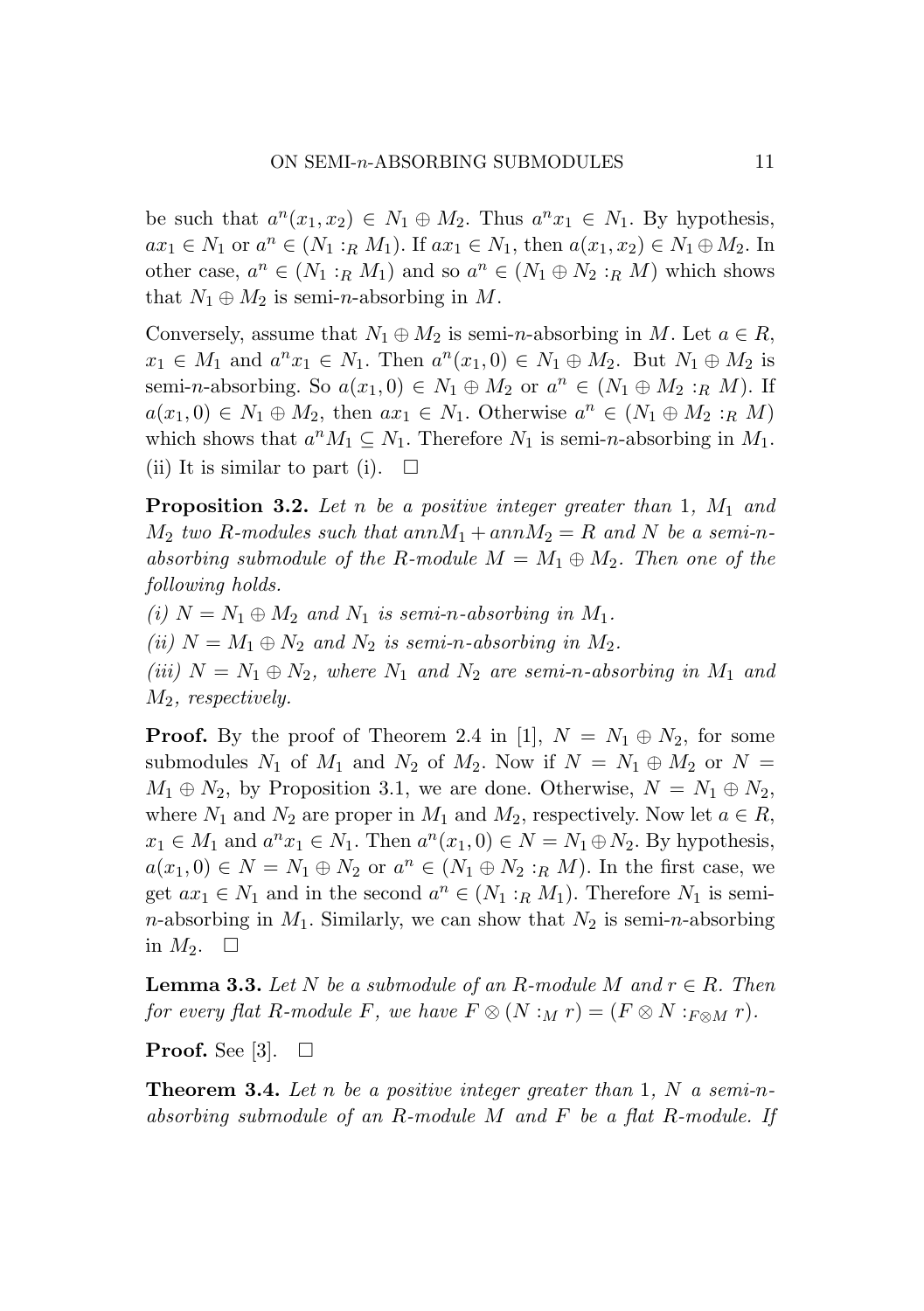*F ⊗N is a proper submodule of F ⊗M then F ⊗N is a semi-n-absorbing submodule of*  $F \otimes M$ *.* 

Proof. As *N* is a semi-*n*-absorbing submodule of *M*, by Lemma 2.14, we have either  $(N : M a^n) = (N : M a)$  or  $(N : M a^n) = M$ , for all  $a \in R$ . Assume  $(N : M a^n) = (N : M a)$ . By the above lemma, we have  $(F \otimes N :_{F \otimes M} a^n) = F \otimes (N :_M a^n) = F \otimes (N :_M a) = (F \otimes N :_{F \otimes M} a)$ . If  $(N : M a^n) = M$  then  $(F \otimes N : F \otimes M a^n) = F \otimes (N : M a^n) = F \otimes M$ . Hence  $F \otimes N$  is a semi-*n*-absorbing submodule of  $F \otimes M$ , by Lemma 2.14.  $\Box$ 

Here, we give an example satisfying Theorem 3.4.

**Example 3.5.**  $\mathbb Q$  is a flat  $\mathbb Z$ -module ([4]). By Example 2.5, 0 is semi*n*-absorbing in  $\mathbb{Z}$ , where *n* is a positive integer greater than 1. Also, we have  $\mathbb{Q} \otimes_{\mathbb{Z}} \mathbb{Z} \cong \mathbb{Q}$  and  $\mathbb{Q} \otimes_{\mathbb{Z}} 0 = 0$ . Therefore  $\mathbb{Q} \otimes_{\mathbb{Z}} 0$  is proper in  $\mathbb{Q} \otimes_{\mathbb{Z}} \mathbb{Z}$ and so is semi-*n*-absorbing, by Theorem 3.4.

Theorem 3.6. *Let n be a positive integer greater than* 1 *and F be a faithfully flat R-module. Then N is a semi-n-absorbing submodule of M if and only if*  $F \otimes N$  *is semi-n-absorbing in*  $F \otimes M$ *.* 

**Proof.** Let *N* be a semi-*n*-absorbing submodule of *M*. If  $F \otimes N = F \otimes M$ then  $0 \to F \otimes N \to F \otimes M \to 0$  is an exact sequence. Since F is faithfully flat so  $0 \to N \to M \to 0$  is exact which shows that  $N = M$ , a contradiction. So  $F \otimes N \neq F \otimes M$ . By the above theorem, we have  $F \otimes N$  is a semi-*n*-absorbing submodule of  $F \otimes M$ .

Conversely, suppose that  $F \otimes N$  is semi-*n*-absorbing in  $F \otimes M$ . Thus  $F \otimes N \neq F \otimes M$  and so  $N \neq M$ . Let  $a \in R$ . By Lemma 2.14,  $(F \otimes N : F \otimes M)$  $a^n$ ) = ( $F \otimes N$  : $F \otimes M$  *a*) or ( $F \otimes N$  : $F \otimes M$  *a*<sup>*n*</sup>) =  $F \otimes M$ . Suppose that  $(F \otimes N : F \otimes M \cdot a^n) = (F \otimes N : F \otimes M \cdot a)$ . Then, by Lemma 3.3, we get  $F \otimes (N : M a^n) = F \otimes (N : M a)$  and so  $0 \to F \otimes (N : M a^n) \to F \otimes (N : M a)$  $a) \rightarrow 0$  is an exact sequence. But *F* is faithfully flat. Therefore  $0 \rightarrow$  $(N:_{M} a^{n}) \rightarrow (N:_{M} a) \rightarrow 0$  is exact. Thus  $(N:_{M} a^{n}) = (N:_{M} a)$ . Now, suppose that  $(F \otimes N : F \otimes M$  *a*<sup>*n*</sup>) =  $F \otimes M$ . In this case,  $F \otimes (N : M a^n)$  =  $(F \otimes N : F \otimes M \otimes T) = F \otimes M$ . Hence  $0 \to F \otimes (N : M \otimes T) \to F \otimes M \to 0$  is an exact sequence. Since *F* is faithfully flat so  $0 \rightarrow (N :_M a^n) \rightarrow M \rightarrow 0$ is exact i.e.,  $(N :_M a^n) = M$ . Consequently, N is semi-*n*-absorbing in  $M. \square$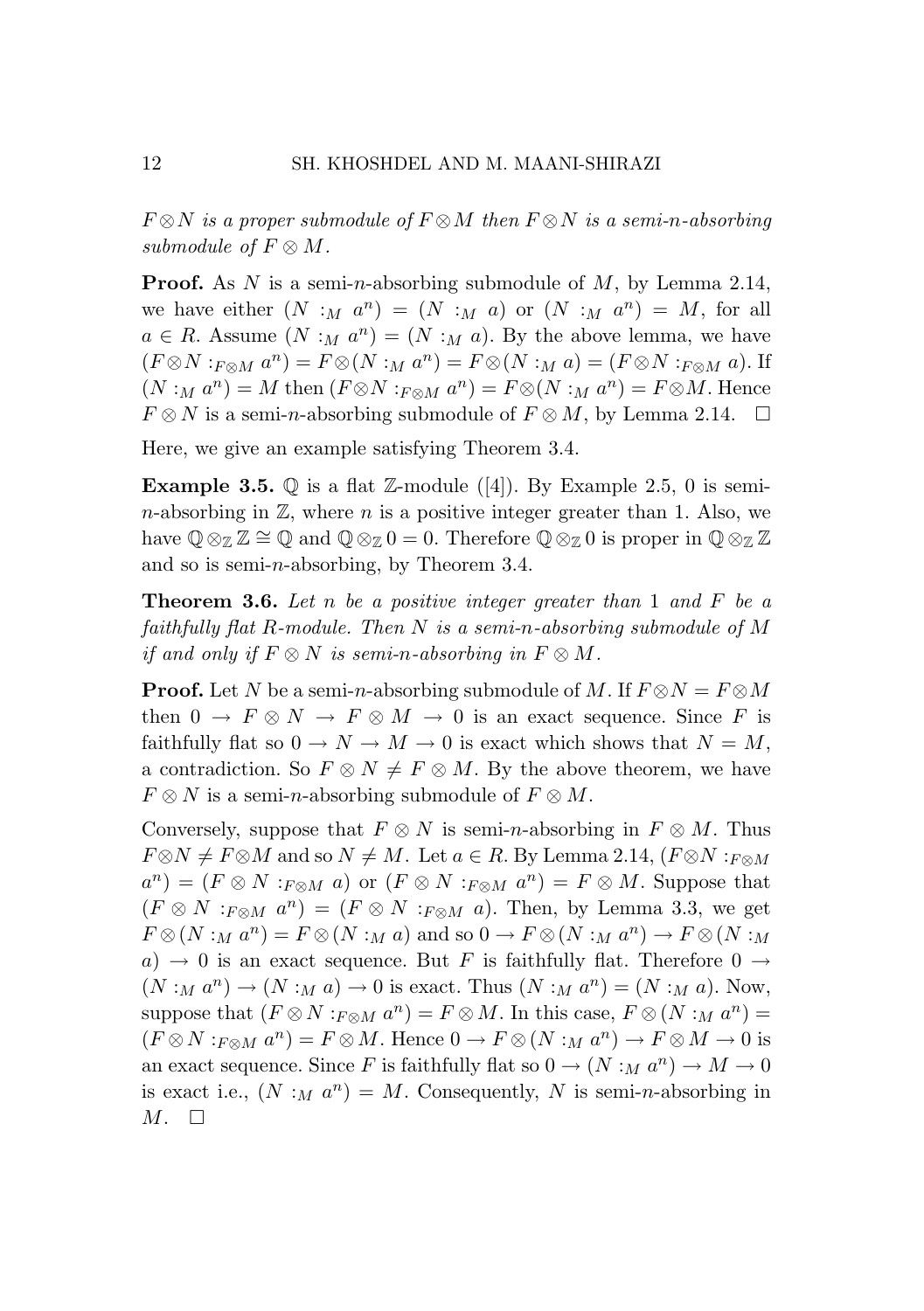## 4. Conclusion

The class of semi-*n*-absorbing submodules is a new one which is comparable with the class of prime submodules. In fact, every prime submodule is semi-*n*-absorbing, for each positive integer *n* greater than 1. But the converse is not true, in general. The definition of semi-*n*-absorbing submodules is a tool which gives many good information.

#### Acknowledgements

The authors would like to thank the referees for their valuable comments and suggestions.

## References

- [1] M. S. Abbas, *On Fully Stable Modules*, Ph.D Thesis, University of Baghdad, (1990).
- [2] H. Ansari-Toroghy and F. Farshadifar, Quasi 2-absorbing second modules, Commun. *Fac. Sci. Univ. Ank. Ser. Math. Stat.*, 68 (1) (2019), 1090-1096.
- [3] A. Azizi, Weakly prime submodules and prime submodules, *Glasgow Math. J.,* 48 (2006), 343-346.
- [4] P. E. Bland, *Rings and Their Modules*, Walter de Gruyter GmbH and Co. KG, Berlin New York, (2011).
- [5] Z. El-Bast, Multiplication modules, *Comm. in Alg.,* 16 (4) (2007), 755- 779.
- [6] I. M. Hadi and A. Harfash, Semi-2-Absorbing Submodules and Semi-2-Absorbing modules, *International Journal of Advanced Scientific and Technical Research,* 5 (3) (2015), 521-530.

#### Shamsolmolouk Khoshdel

Assistant Professor of Mathematics Department of Mathematics Payame Noor University Tehran, Iran E-mail: khoshdel@pnu.ac.ir